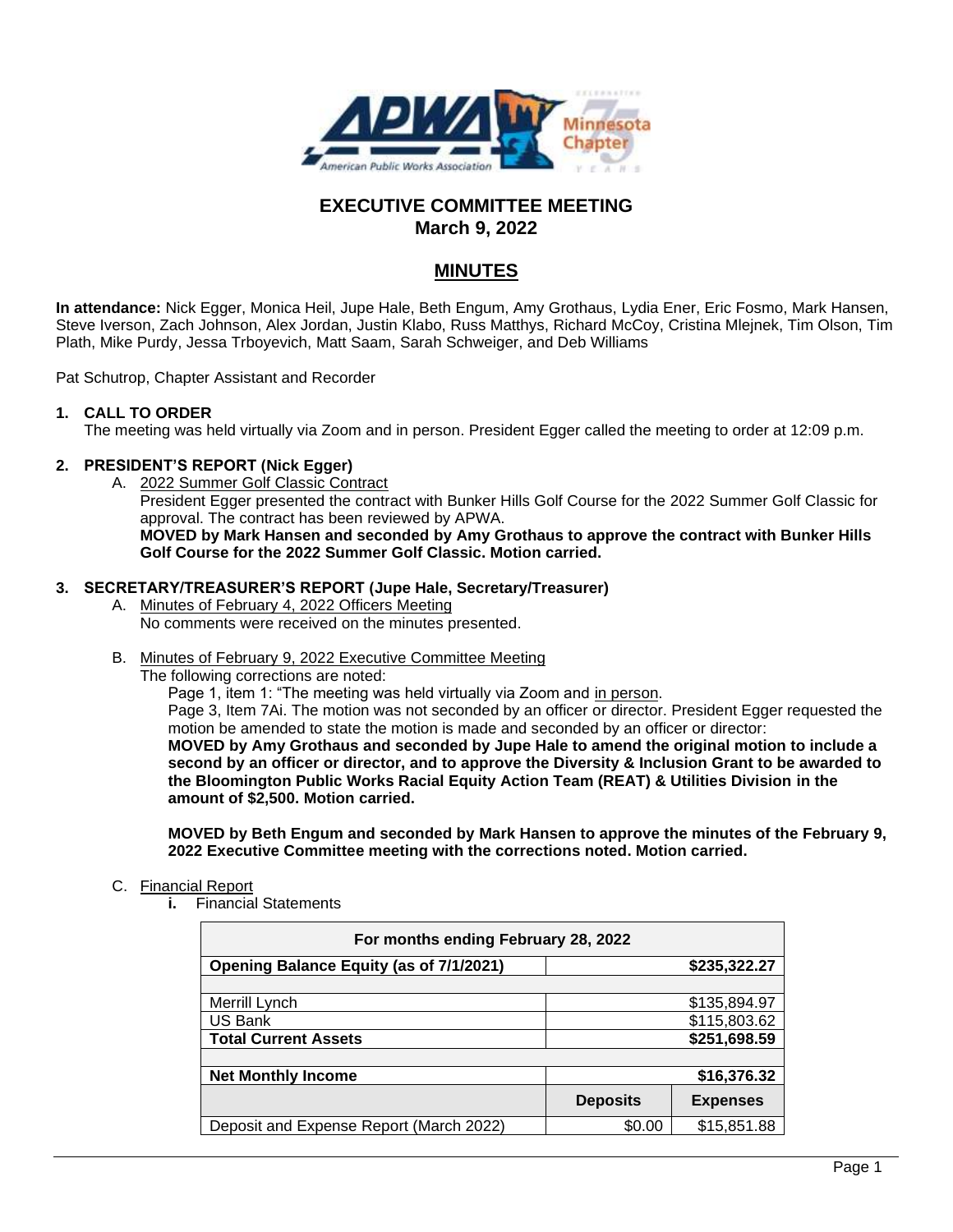#### **MOVED by Deb Williams and seconded by Amy Grothaus to approve the financial statements for months ending February 28, 2022 and to approve the March 2022 Deposit and Expense Report. Motion carried.**

### D. Budget Requests

Secretary/Treasurer Hale will be sending out budget requests to the committee chairs in preparation for the 2022-23 budget. The email will contain a spreadsheet for committees to document their requests and the current FY2022 budget vs. actuals will be included for reference. Requests will be due April 22.

### **4. VICE PRESIDENT'S REPORT (Monica Heil)**

A. PWX 2022 Chapter Dinner (Charlotte, North Carolina)

The space has been reserved with the Haymaker. The entire restaurant will be reserved for the chapter. Registration will go out after APWA sends out its information concerning the PWX.

#### **5. PAST PRESIDENT'S REPORT (Beth Engum)**

- A. Past Presidents Report
	- FlannelJax's St. Paul. The Membership & Special Events Committee organized an event where a group of 13 brave people met at FlannelJax's St. Paul for axe throwing and chapter comradery. The commitment was for 20 slots. Unfortunately, the chapter was responsible to pay for the seven vacant slots at a cost of about \$300. Lesson learned is to look for event venues that do not charge a minimum to participate.
- B. Government Affairs Committee (GAC) (Zach Johnson, Chair)
	- Working with MN2050 and Raise Our Grade MN (ROG) to work together on similar initiatives.
	- Working to build momentum and focusing on innovating the committee within the legislature through establishing a commission where the chapter or public works professionals would have a stationary seat. Senator Ann Johnson Stewart and others are helping with this effort.

#### **6. COUNCIL OF CHAPTERS REPORT (Chris Petree) – Alternate Delegate Grothaus gave the update.**

- A. Delegate's Report
	- Both Delegate Petree and Alternate Delegate Grothaus attended the State of APWA virtual meeting on February 18. APWA provided general information and what APWA has been working on. The strategic plan was revisited with the focus on value, voice, and membership and credentialing. The Public Works Week posters are ready to order. APWA briefly talked about when the awards are due, the Snow Conference, and the PWX. The item discussed that will affect the chapter website transition is the new AMS platform that will be up and running by January 2023. Executive Director Scott Grayson recommended the chapter halt its website transition until after the new platform is installed. Chapter templates will most likely look different after the new platform is up and running.

#### B. Alternate Delegate's Report (Amy Grothaus) – **Alternate Delegate Grothaus gave both reports**

- i. MN2050 Committee (Greg Stonehouse and Michelle Stockness, Co-chairs)
	- Michelle Stockness, Barr Engineering Co., has agreed to co-chair the MN2050 Committee.
		- MN2050 met on March 4 to organize two meetings with its partners. The first meeting will be a virtual meeting scheduled for March 30 at 9 a.m. Contact information will be collected from each partner representative at that meeting. The second meeting proposed is an in-person meeting scheduled for April 14 at 10 a.m. at the Minnesota League of Cities.
		- For consideration, the MN2050 is proposing to consolidate MN2050/ROG/GAC committees. Chair Johnson, Government Affairs Committee, said the idea of consolidating the committees has been brought up and he offered the following feedback.
			- $\circ$  Each committee's primary tasks and responsibilities are extensive in nature such as engaging the partners (MN2050), outreach in getting the message out to the public (ROG), and meeting and developing relationships with legislators (GAC).
			- $\circ$  The joint meetings have been beneficial; however, because each committee's initiative is time-consuming, it is difficult to keep the focus of the meetings.
			- o Senses more cohesiveness as the joint meetings continue and they find the right organizations to assist.
- ii. Raise Our Grade MN Subcommittee (Kristin Asher, Chair)
	- March 1 meeting was rescheduled.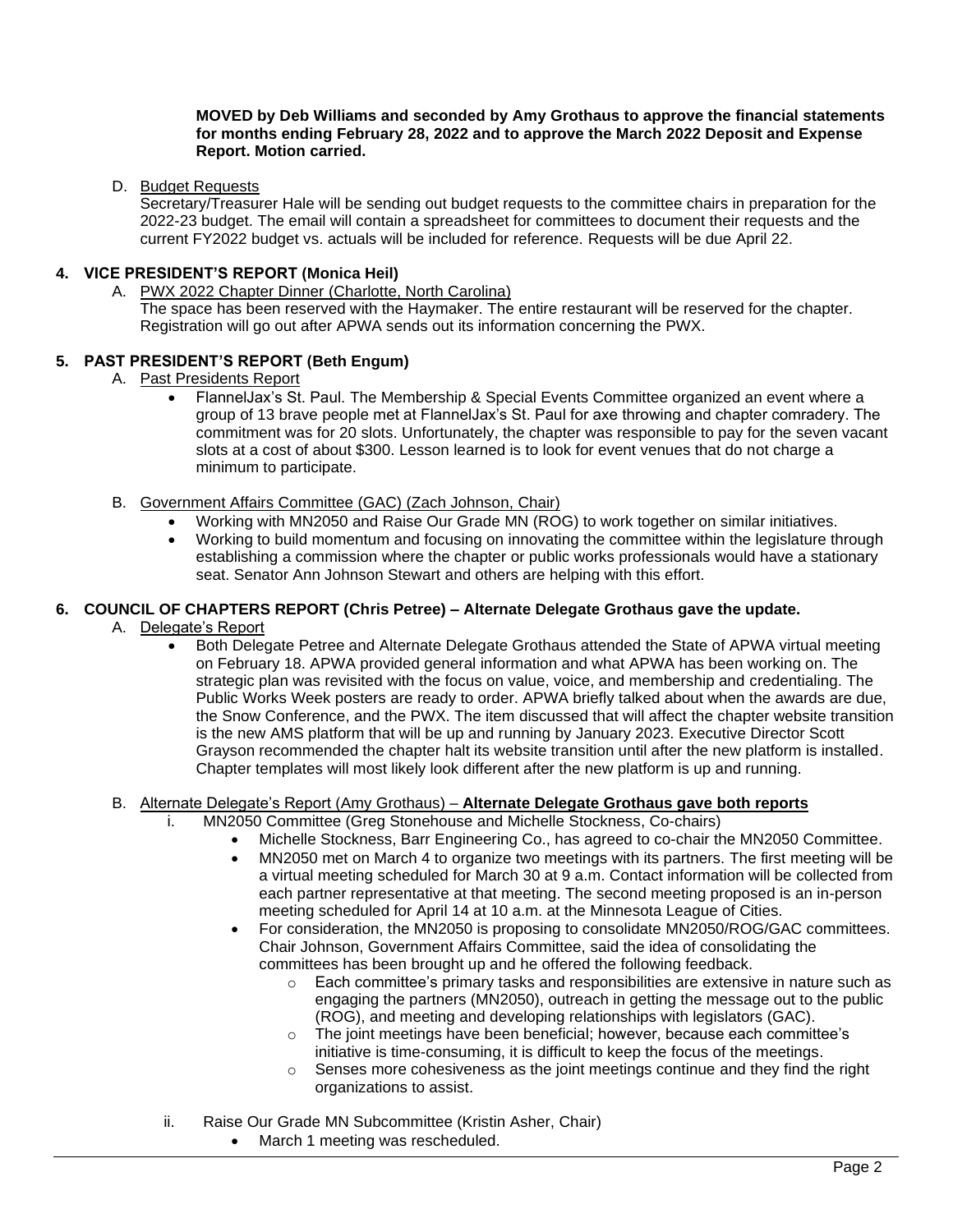- C. History Committee (Justin Klabo, Chair)
	- The committee is brainstorming ideas of "Where are they now?" videos or writeups. Ideas can be sent to Chair Klabo.
	- Also working on articles to publish.
	- Utilizing social media and the website to push out various historical items.

# **7. DIRECTOR/COMMITTEE CHAIR REPORTS**

- A. Consultant Director: Cristina Mlejnek
	- i. Diversity & Inclusion Committee (Courtney Anderson-Ewald, Chair)
		- The 2022 meeting schedule has been set and the next one coming up is on April 5.
		- Working with the Conference Planning Committee to have a session with Brain Skills @ Work at the 2022 Spring Conference. It will be two training sessions to equip leaders with takeaways they can apply in their workplace.
- B. Director of Public Works/City Engineer: Mark Hansen
	- i. Membership & Special Events Committee (Jason Sprague and Justin Messner, Co-chairs)
		- At the February 9, 2022 Executive Committee meeting, the sponsorship rates were discussed, and the Membership & Special Events Committee was directed to rework the rates and benefits.
			- o For evaluation purposes, historical sponsorship rates were presented.
			- The rates have not increased in several years. The committee came to the consensus to split the difference from those proposed on February 9, 2022 to the following recommended 2022 rates:
				- Platinum \$1,250
				- Gold \$850
				- Silver \$600
			- $\circ$  The committee discussed adding more background in the letter related to the cost increases which are to help advance the goals of the chapter, and to emphasize the associated benefits. The group also discussed delaying adding information about big asks related to the PWX, Science Museum, etc. for a couple of years
			- $\circ$  President Egger asked if the chapter should try or add something different to get feedback from the sponsors on the benefits? Mark Hansen said the chapter receives about 10 to 12 Project of the Years submittals and suggested creating a one-pager for the organization/consultant to use to promote the project. They then get credit for a great project and an opportunity to be recognized for their hard work.
			- $\circ$  Beth Engum added operating costs are going up and suggested adding some disclaimer of what the benefits are going to be, and for what the increases are going to be used.
			- o Hale said sponsorships are about 10% of the chapter's operating budget.
			- $\circ$  It would be difficult to communicate the breakdown of all the costs because some of the funds are intangible.
			- $\circ$  Grothaus added an outcome of the discussion with the MN2050 Committee and reaching out to the partners is possibly hiring a lobbyist and that would be a big ask.

#### **MOVED by Amy Grothaus and seconded by Jupe Hale to approve the 2022 Sponsorship increases as proposed.**

Discussion followed. Alex Jordan proposed the following amendment to the motion: To include a stipulation in the letter to clearly identify what are the tangible items, goals/initiatives, what the dollars are targeted toward, and if there are areas in the budget where the chapter is short and need to use the dollars. The letter would be brought back to the Executive Committee for discussion and approval.

Jordan further explained if there are areas in the budget that the chapter needs to cover, that information would be helpful for sponsors in making a decision. Identify the need for increasing the sponsorship rates and recommend brainstorming how those funds should be used. Raising scholarship funds has been a discussion point in the past. Engum added another decision for the chapter is what to do about the MN2050 and ROG websites and can they be combined to reduce the ROG monthly hosting fee of \$199. In addition, content for both websites need to be updated. Johnson said it would be helpful to him if he knew from what source the revenue was allocated.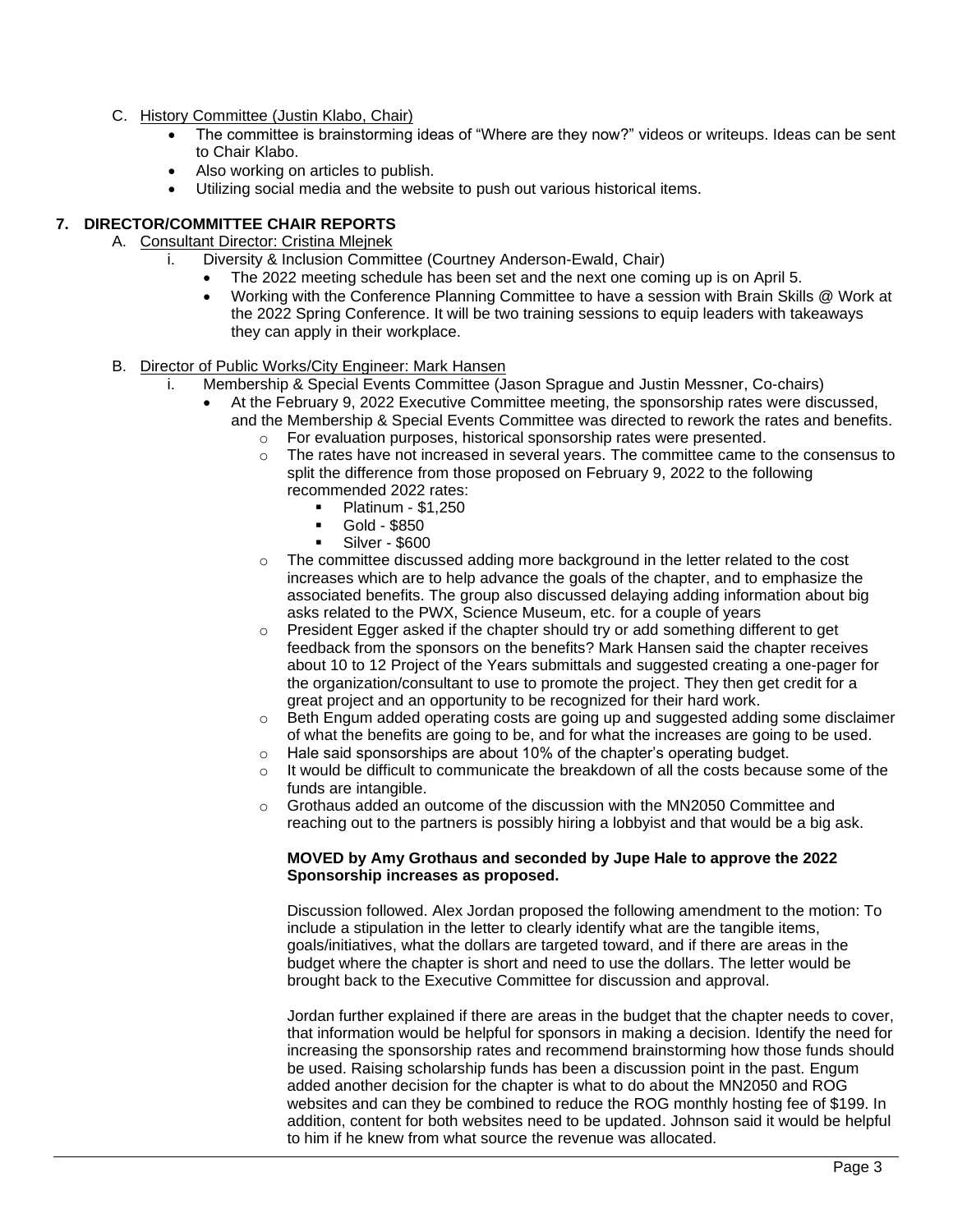Hale said in principle it sounds good, but a map would need to be created for all the incomes. He added that today's discussion is heading to an increased cost discussion versus value received. He questioned the reality or value of assigning a direct connection between all income and expense items, suggesting which incomes paid for which expenses.

Another budget consideration is if the committees come back with a number of asks, the chapter will need to decide what to do with those and if it wants to fund them.

Klabo asked if it would be helpful to poll the sponsors for their feedback on some of the chapter goals and ask where they would like to see the chapter put its dollars.

Hansen added the idea is to get the sponsorship materials out and commitments returned prior to the start of the new budget and have the sponsorship program align with the fiscal year.

Engum suggested keeping it simple and polling the 2021 sponsors for feedback on the value received compared to cost, how value can be increased, what initiatives within the chapter mission to focus on the coming years, and any specific activities they would like to see the chapter initiate.

**MOVED by Amy Grothaus and seconded by Deb Williams to accept the friendly amendment to the main motion by stipulating the addition of the following to the 2022 sponsorship letter: identify initiatives and revenue sources in the budget, solicit feedback from sponsorships about what the chapter proposes to use the fees for and what the chapter might be missing, describe the benefits and added benefits, and encourage the sponsors to take advantage of the benefits. Motion carried.**

After additional discussion, the committee agreed before adopting the raising of the sponsorship fees to gather more information.

**MOVED by Nick Egger and seconded by Amy Grothaus to table the decision to increase the 2022 sponsorship rates until the Executive Committee meeting on April13, so that more information can be gathered to help better address the issues. Motion carried.**

- Upcoming events:
	- $\circ$  May 11 Prior to the 2022 Spring Conference, there will be a golf tournament with a 10:30 a.m. shotgun start.
	- o March 31 Feed My Starving Children, Coon Rapids site. Reserved for 25 people.
	- $\circ$  June 9 Possible Saints Game with Tailgating
	- $\circ$  August 11 City of Fridley Public Works and Civic Campus Technical Tour

#### C. Manager/Engineer Director: Zach Johnson

- i. Education & Training Committee (E&T) (Tim Plath, Chair, and Chris McKenzie, Vice Chair)
	- The committee is preparing the following offerings for the 2022-23 academic school year.
		- o Public Works Executive Fellowship Program with registration to open in May.
		- o The Leadership Academy will *not* be offered but the Advanced Human Resources for Public Works course will be offered in its place. The Advanced Human Resources name will be changed to identify with the intent of the course. They are looking for stories from those who have completed the course to share their experience as a result of the class.
		- Public Works Certificate Program. The current contract with the University of Minnesota for the Public Works Certificate Program expires at the end of the current semester. The course is now held in the U of M Continuing Education Conference Center and that will no longer be available. In discussions with the U of M, they recommended offering the course virtually; however, the committee was not in full agreement with the suggestion. The in-person space offered by the U of M was not ideal. Therefore, the committee is looking for off-campus locations to host the program. The subcommittee is collecting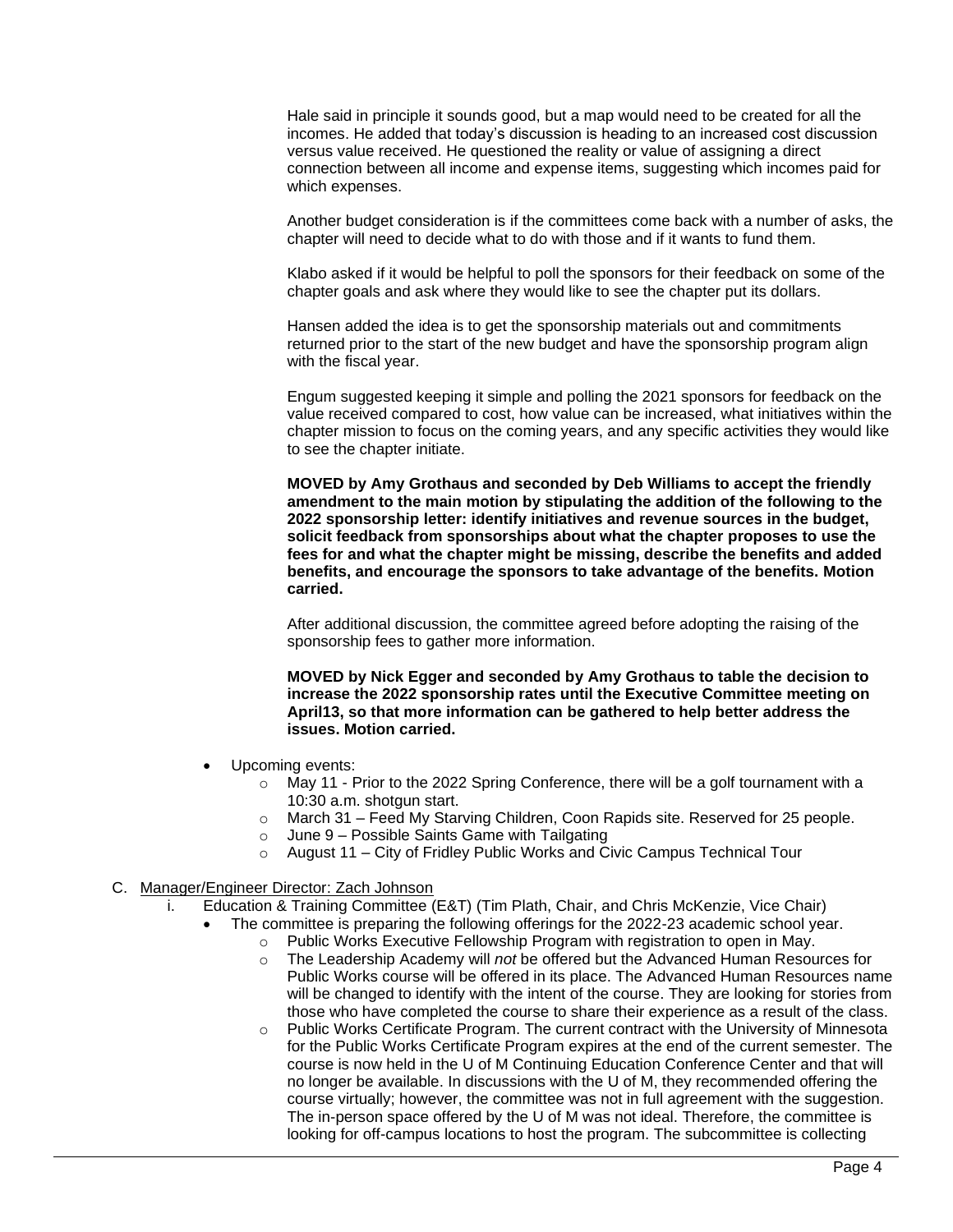information from the instructors to help decide between hybrid, in-person only, or virtual setting.

- $\circ$  The final edits to the E&T one-pager are complete and the flyer is ready for distribution. Contact the Chapter Assistant or Chair Plath for an electronic copy.
- $\circ$  A couple of retirements to note: Rick Shomion will retire from MnDOT in May, and Kathy Stanley, CTAP, will be retiring in April/May. A replacement for Rick will be added to the committee.
- D. Outstate Director: Steve Iverson
	- i. Outstate Development Committee (Chris Petree, Chair)
		- The E&T Committee requested an Outstate Development Committee member to join the E&T Committee to help promote programs in outstate regions.
		- Will use the E&T one-pager in marketing educational offerings to outstate areas.
		- 2022 and beyond priorities include:
			- o Updating the membership density map.
			- $\circ$  Focusing on E&T educational opportunities and consider offering virtual or hybrid options of existing programs and explore offering APWA Lunch & Learn sessions.
			- o Increase awareness of APWA to outstate areas.
	- ii. Awards Committee (Sarah Lloyd, Chair; Richard McCoy, Vice Chair)
		- The chapter received and submitted 12 entries for the APWA national awards.
		- A subcommittee will put the PACE award submittal together by the due date of June 1.
- E. State/County/Regional Director: Jessa Trboyevich
	- i. Public Awareness Committee (PAC) (Chuck Schwartz, Chair; April Crockett, Vice Chair)
		- The committee met on February 11.
		- CreativeCon is scheduled for tomorrow, March 10, with two committee members (Russ Matthys and Alan Offerman) attending.
		- Putting materials together for the 2022 Work Zone Safety Awareness Week scheduled for April 26.
		- 2022 Priorities:
			- o Public Works exhibit at the Science Museum
			- o STEM/student outreach
			- o Advocate for public safety
	- ii. Asset Management Committee (Russ Matthys, Chair)
		- The committee drafted a vision and mission statement that it will be reviewing at its next meeting:
			- $\circ$  Vision: "Advancing quality of life for all Minnesotans through Asset Management."
			- o Mission: "Support public works (and infrastructure) through Asset Management advocacy and education."
			- $\circ$  Have an educational outreach to meet members where they are at in their asset management processes.
		- The committee's next meeting is April 5, 2022.
- F. Superintendent Director: Deb Williams
	- i. Environment & Sustainability (E&S) Committee (Tim Olson and Ben Scharenbroich, Co-chairs)
		- Ben Scharenbroich will co-chair the committee with Tim.
		- The first meetings will be an opportunity for the E&S to regroup and think about new priorities.
		- The committee will solidify the Adopt-a-Highway cleanup event dates.
- G. Vendor/Contractor Director: Mike Purdy
	- i. Communications Committee (Lydia Ener, Chair)
		- 2022 priorities:
			- $\circ$  Ongoing commitment to website and newsletter content.
			- $\circ$  Video interviews goal is to do six per year. Pairing with the History Committee to produce the "Where are they now" videos.
			- o Assist other committees in outreach initiatives, handout materials, and website postings.